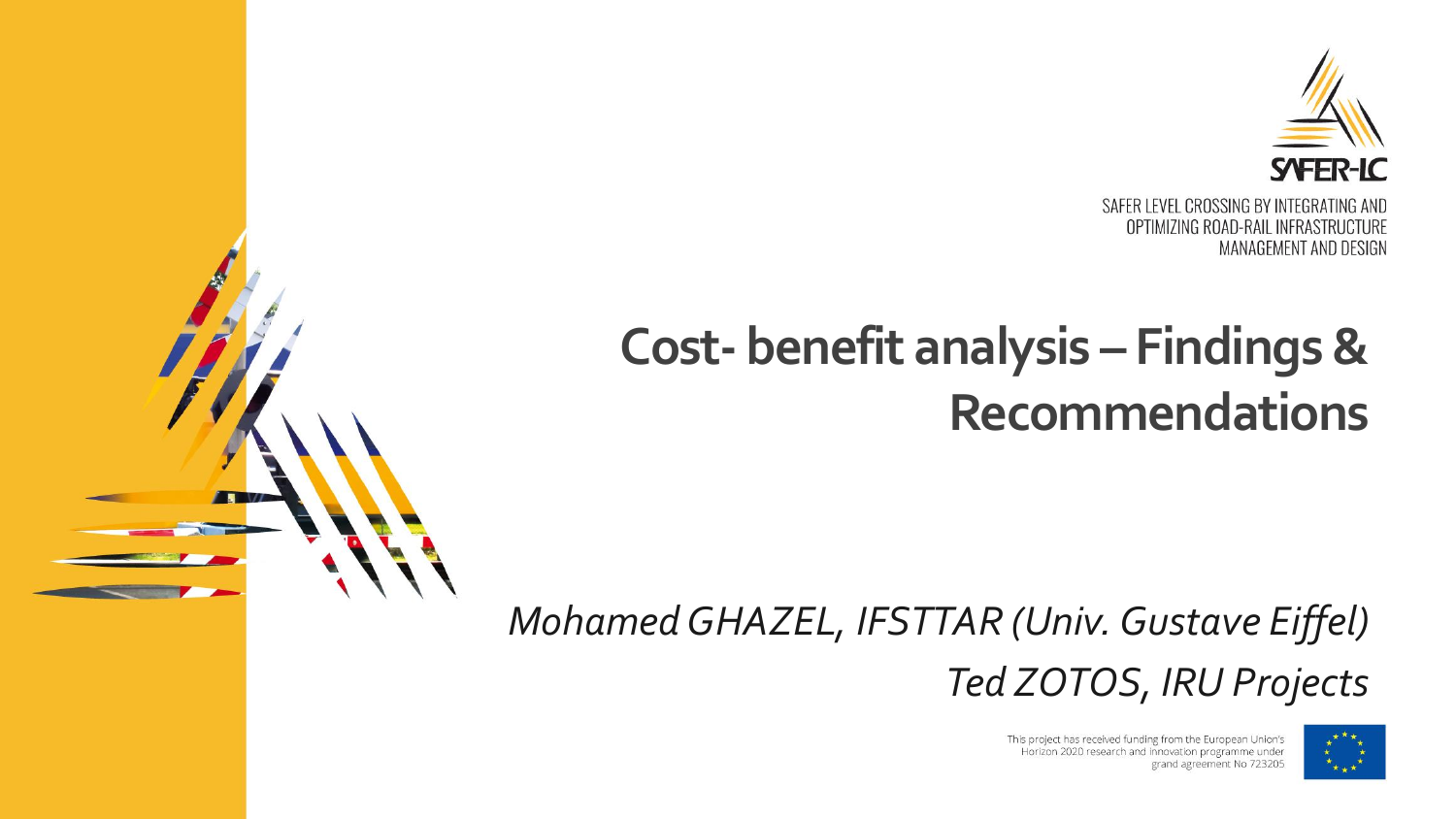

## objectives

- ▲ Establish a comprehensive C/B analysis method to assess the developed solutions, while taking into account various aspects
	- Economical
	- **A** Social
	- **A** Environmental
- $\triangle$  Issue a concise set of recommendations pertaining to
	- **A** Technical specifications
	- **A** Human processes
	- Oraganizational and legal frameworks

➔ Implementation of the solutions + Feed into future international standard in rail and road  $\rightarrow$  Safer LX

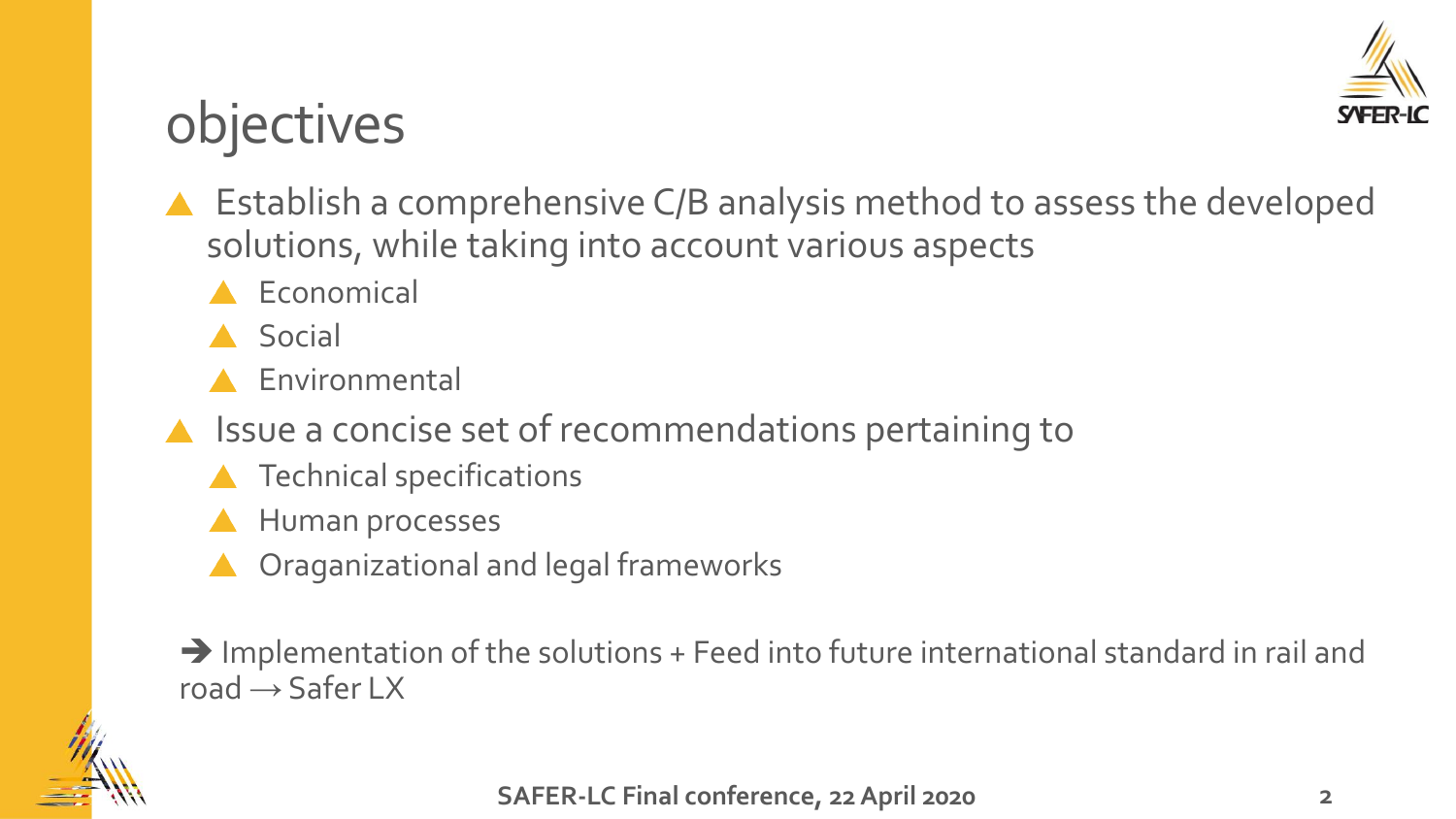## Developing a harmonized Cost-Benefit Analysis method (1)



### **A CBA- Definition**

A systematic process for calculating and comparing the benefits and costs of several projects/criteria/decisions or government policy.

### **A** Purpose

- ▲ To determine if it is a judicious investment/decision (justification/ feasibility)
- ▲ To provide a reference for comparing projects / criteria / decisions ==> offering a basis for a rational decision-making

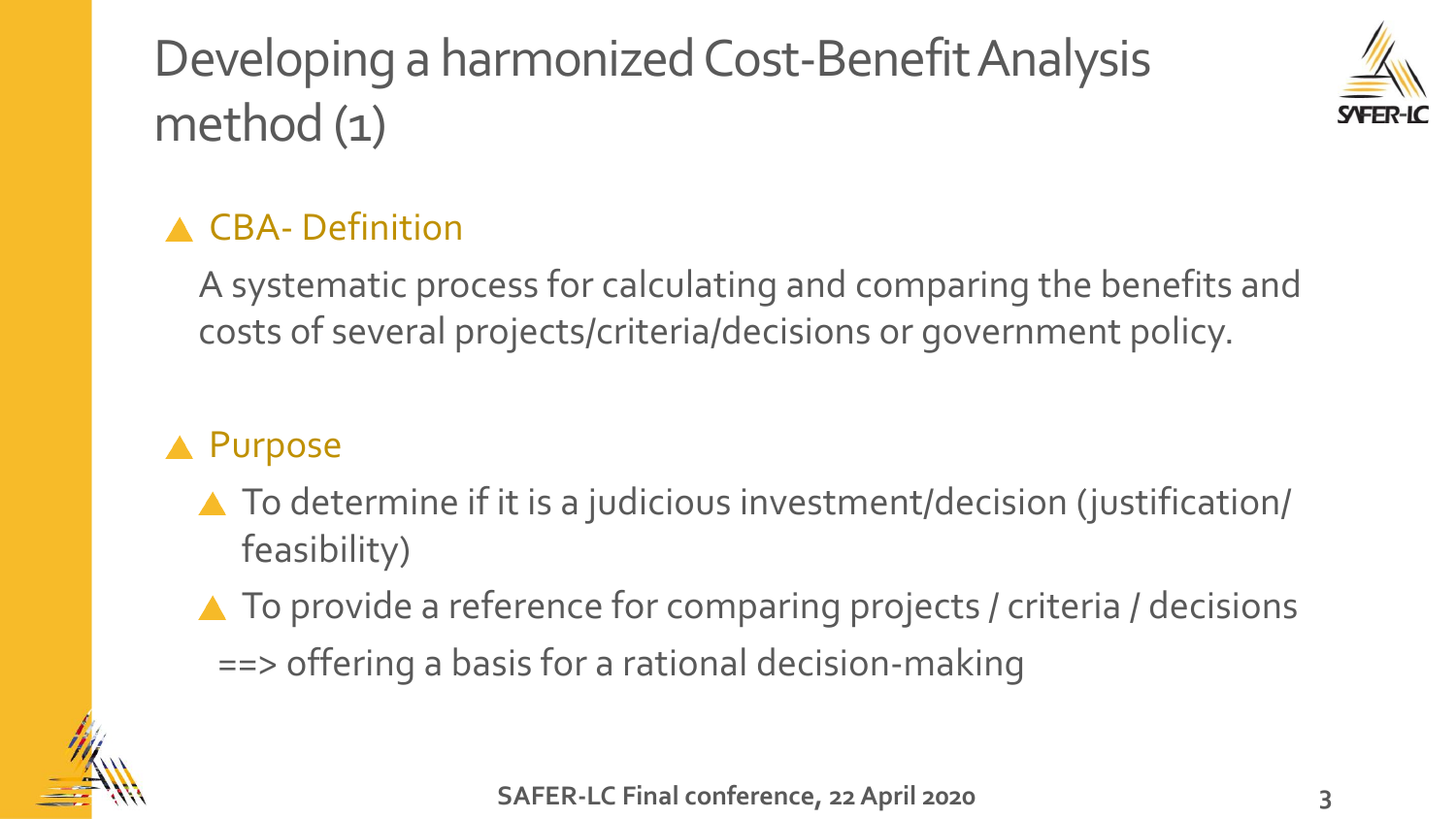# Developing a harmonized Cost-Benefit Analysis method (2)



### $\blacktriangle$  In practice

Comparing the total expected cost of each option against the total expected benefits: do the benefits outweigh the costs, and by how much?

#### **Σ benefits Σ costs** <u> CBR= --- <u>-- penerits</u></u>

### A Aim

- Identifying alternatives
- Defining alternatives in a way that allows fair comparison.
- Adjusting for occurrence of costs and benefits at different times.
- Calculating monetary values for items that are not usually expressed in money.
- ▲ Coping with uncertainty in the data.
- Summing up a complex pattern of costs and benefits to guide decision-making.

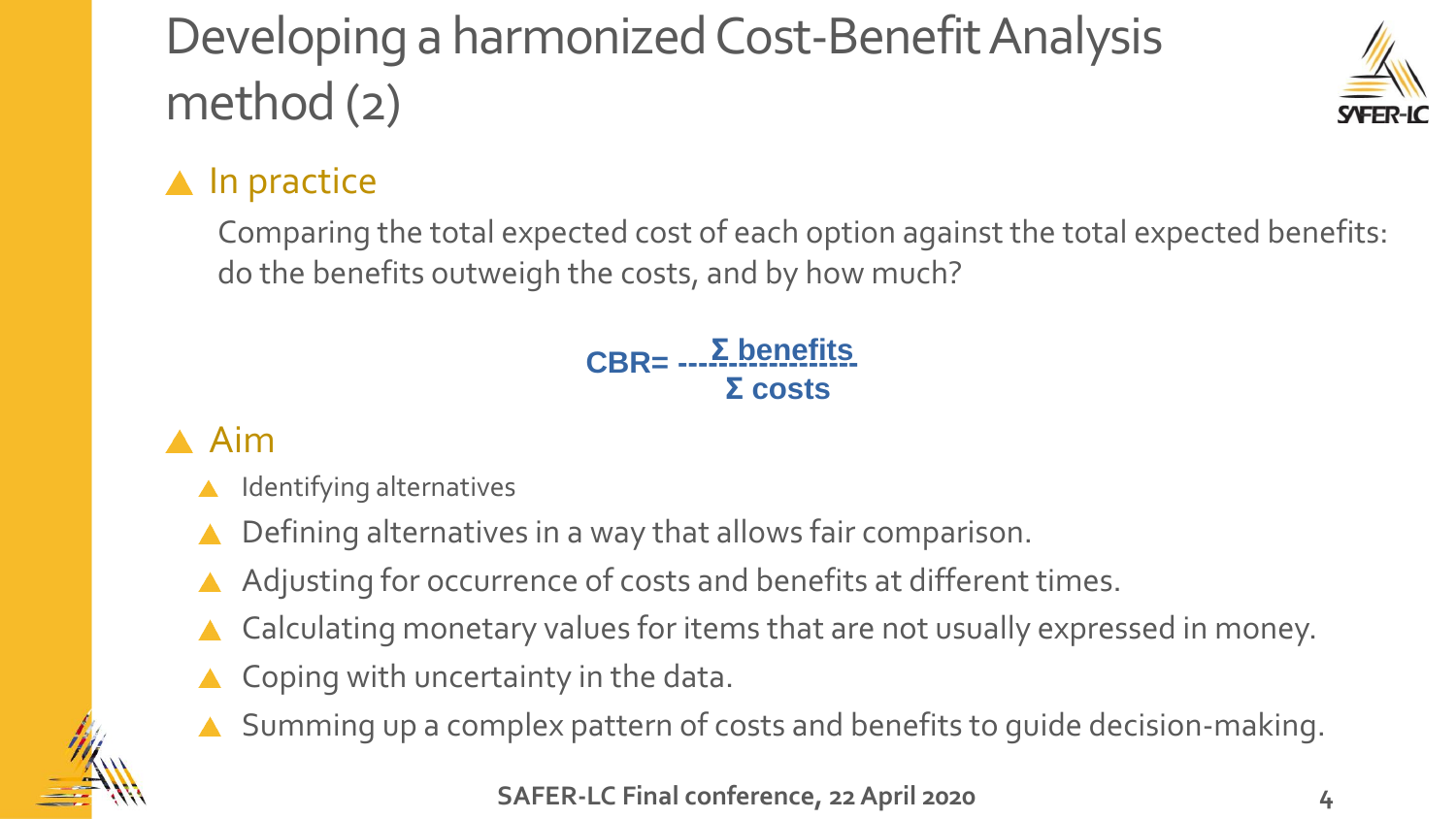# Developing a harmonized Cost-Benefit Analysis method (3)



### ▲ Approach

- ▲ State of the art regarding C/B analysis, particularly in railways
	- ⚫ Analysis of relevant projects
- ▲ Comparison Cost-benefit Analysis (CBA) vs. Cost-Benefit Effectiveness (CBE): adequacy/relevance to our context
- $\triangle$  Investigation of the economic aspects of safety at LXs ⚫ Investigation of all the cost and benefit types w.r.t. LX safety
- ▲ Identification of relevant indicators: NPV, IRR, CBR



A A questionnaire based survey regarding CBA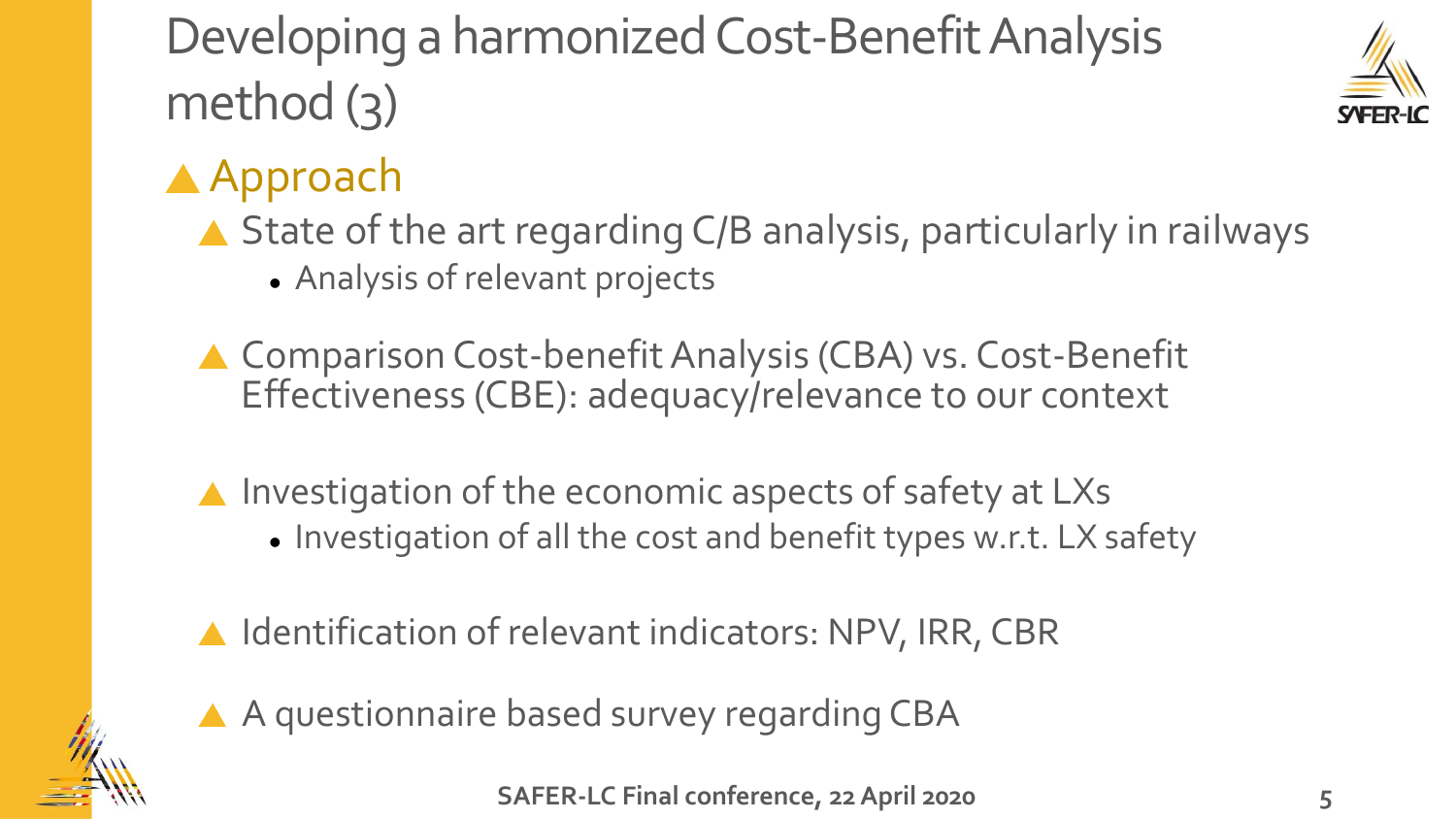# CBA - Main findings (1/4)



▲ CBA vs. CBE: CBA is largely preferred to CBE since it provides quantified indicators→ More directly and more easily exploitable by the stakeholders (source: survey questionnaire)

### A Importance of data

- Data of good quality and sufficient quantity are crucial inputs for CBA
- data regarding LX accidents
	- -Available at a high level, without enough details
	- Often dispatched on different (non-interoperable) databases (formatting, nomenclature, etc.)

### ▲ Need of common baselines for LX accident data recording

- which information to record
- data formatting

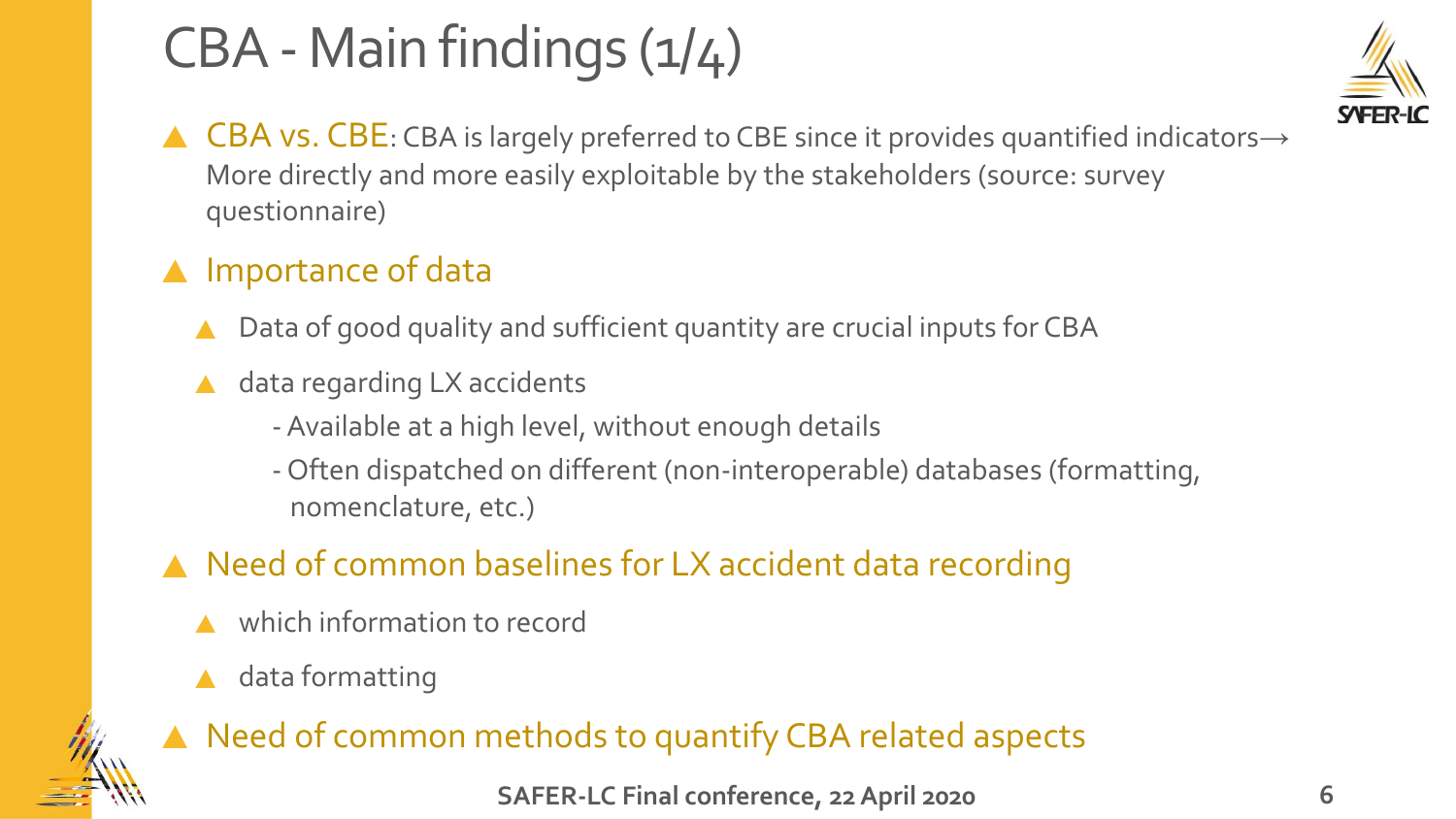# CBA - Main findings (2/4)



- ▲ National values vs. EU-averaged values: EU-averaged values are preferred
	- ▲ Pros: Common valuation way for all EU countries + comparison of results
	- ▲ Cons: raises some issues regarding the relevance of these values for local/national decision making

### **A Payers vs. Benefeciaries**

- $\blacktriangle$  Variety of beneficiaries/potential payers  $\rightarrow$  different from CBA of common products/services (benefeciaries=payers)
- $\blacktriangle$  In the case of LX: who must pay ?  $\rightarrow$  fairness question?
- $\blacktriangle$  Need for a comprehensive identication of the beneficiaries/benefices  $\rightarrow$ better support/dispatch the cost

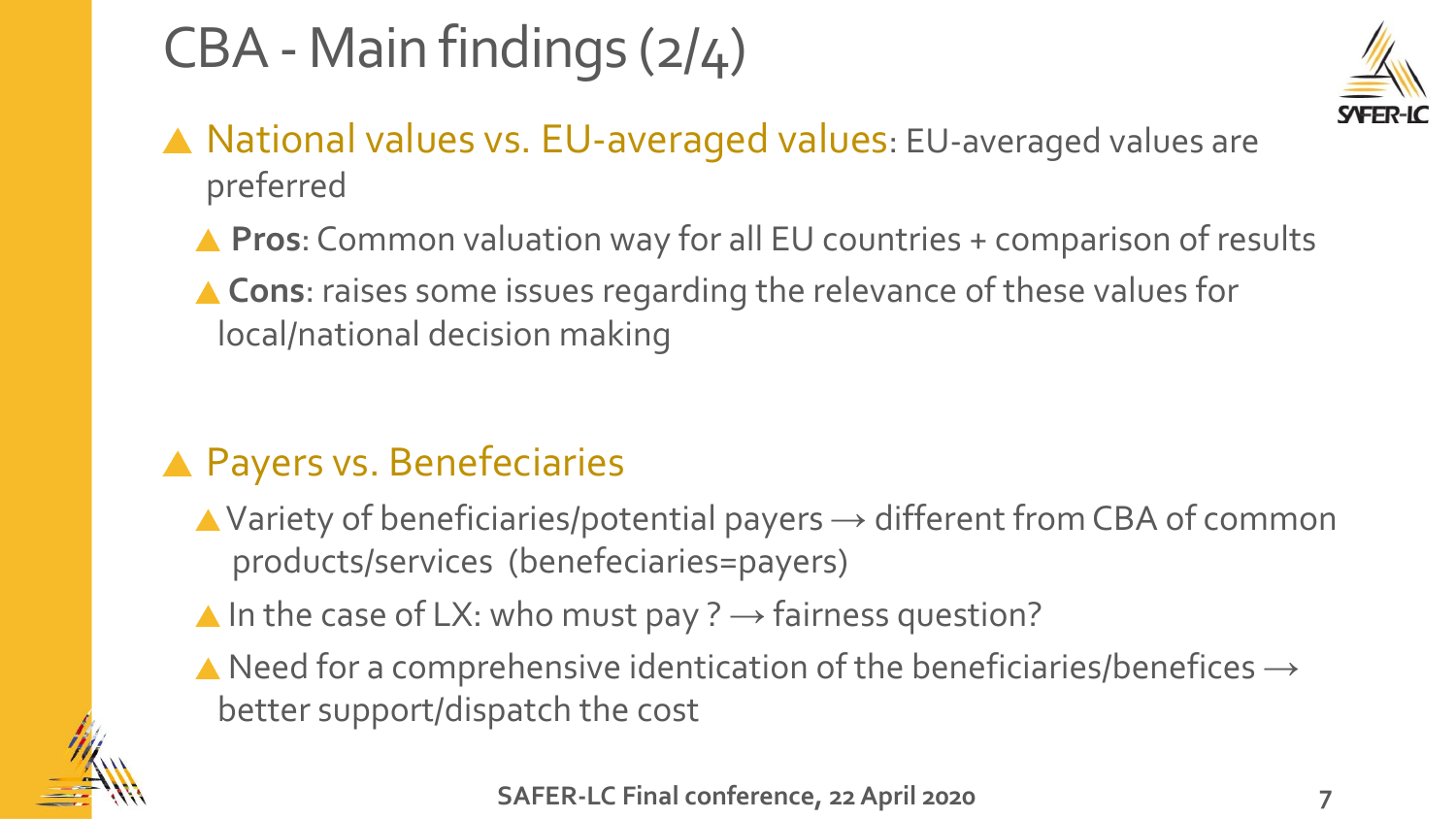# CBA - Main findings (3/4)



### **A Illustration**: Non-monetarized aspects

| Ease in terms of implementation                      | Privacy issues regarding the collected data         |
|------------------------------------------------------|-----------------------------------------------------|
| Ease in terms of use                                 | Effects on the surrounding / other stakeholders     |
| <b>Reputation of railways</b>                        | Availability of the solution (used components)      |
| <b>Effects on the environment</b>                    | Certification procedures (necessary delays, etc.)   |
| <b>Customer satisfaction with the railway safety</b> | Impact on the LC operation (closing duration, etc.) |
| <b>Capacity performance</b>                          | <b>Acceptability by users</b>                       |
| The possibilities of by-passing the system           | Maturity degree of the technology                   |

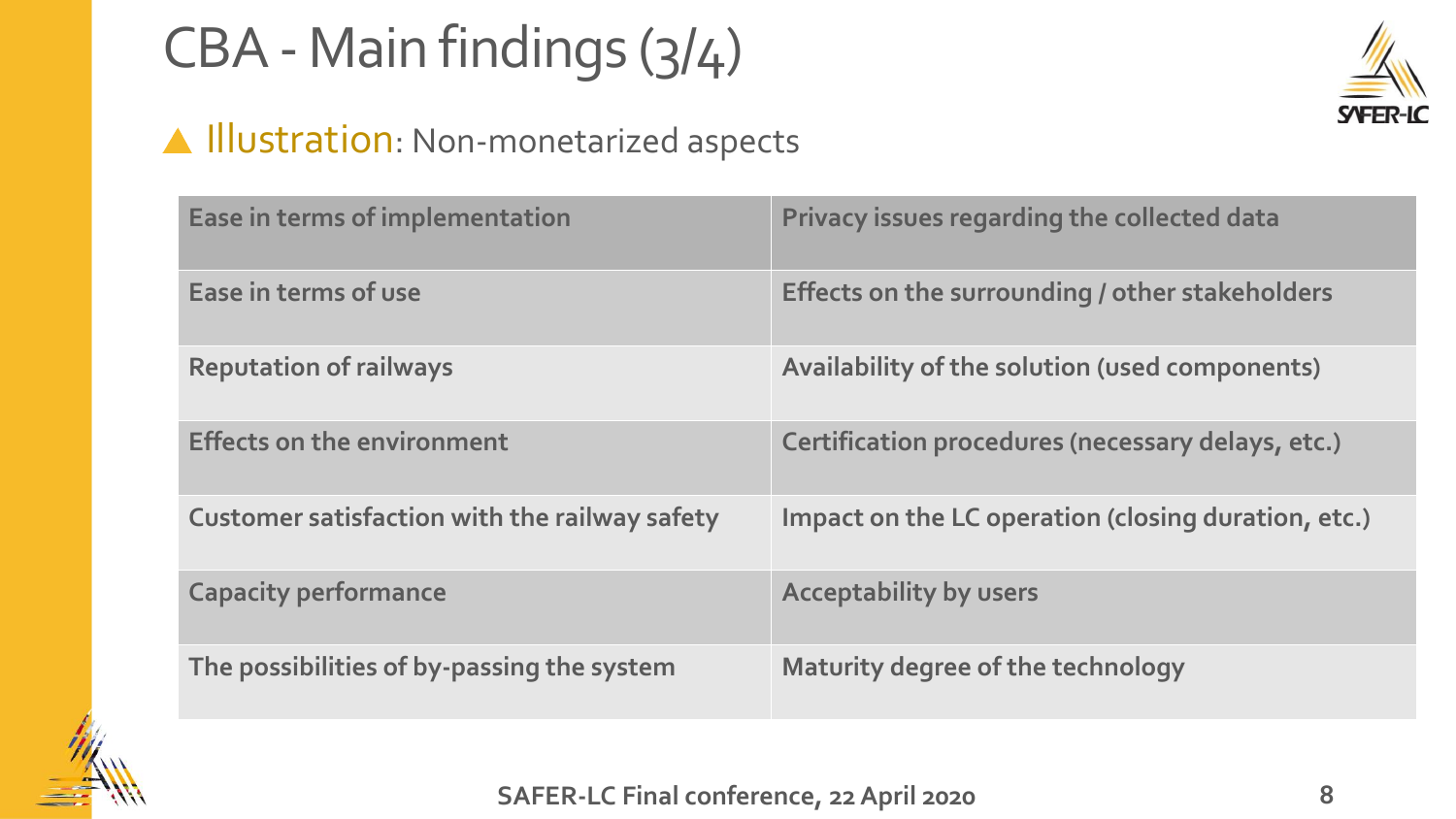# CBA - Main findings (4/4)

- **A** Illustration: Discrepancy of Life cost evaluations as a factor in the CBA
	- ▲ Value of Preventing a Casualty (VPC) is composed of [ERA 2015]:
		- ⚫ 1) Value of safety per se: Willingness to Pay (WTP) values based on stated preference studie carried out in the Member State for which they are applied.
		- ⚫ 2) Direct and indirect economic costs: cost values appraised in the Member State, composed of:
			- medical and rehabilitation costs,
			- legal court cost, cost for police, private crash investigations, emergency service and administrative costs of insurance,

- production losses: value to society of goods and services that could have been produced by the person if the accident had not occurred.

| <b>Country</b>  | <b>Fatality</b> | <b>Severe injury</b> | <b>Slight injury</b> |
|-----------------|-----------------|----------------------|----------------------|
| Austria         | 2,395,000       | 327,000              | 25,800               |
| <b>Belgium</b>  | 2,178,000       | 330,400              | 21,300               |
| <b>Bulgaria</b> | 984,000         | 127,900              | 9,800                |

### $\rightarrow$  Country specific values vs. EU averaged values?

**Examples** 

of data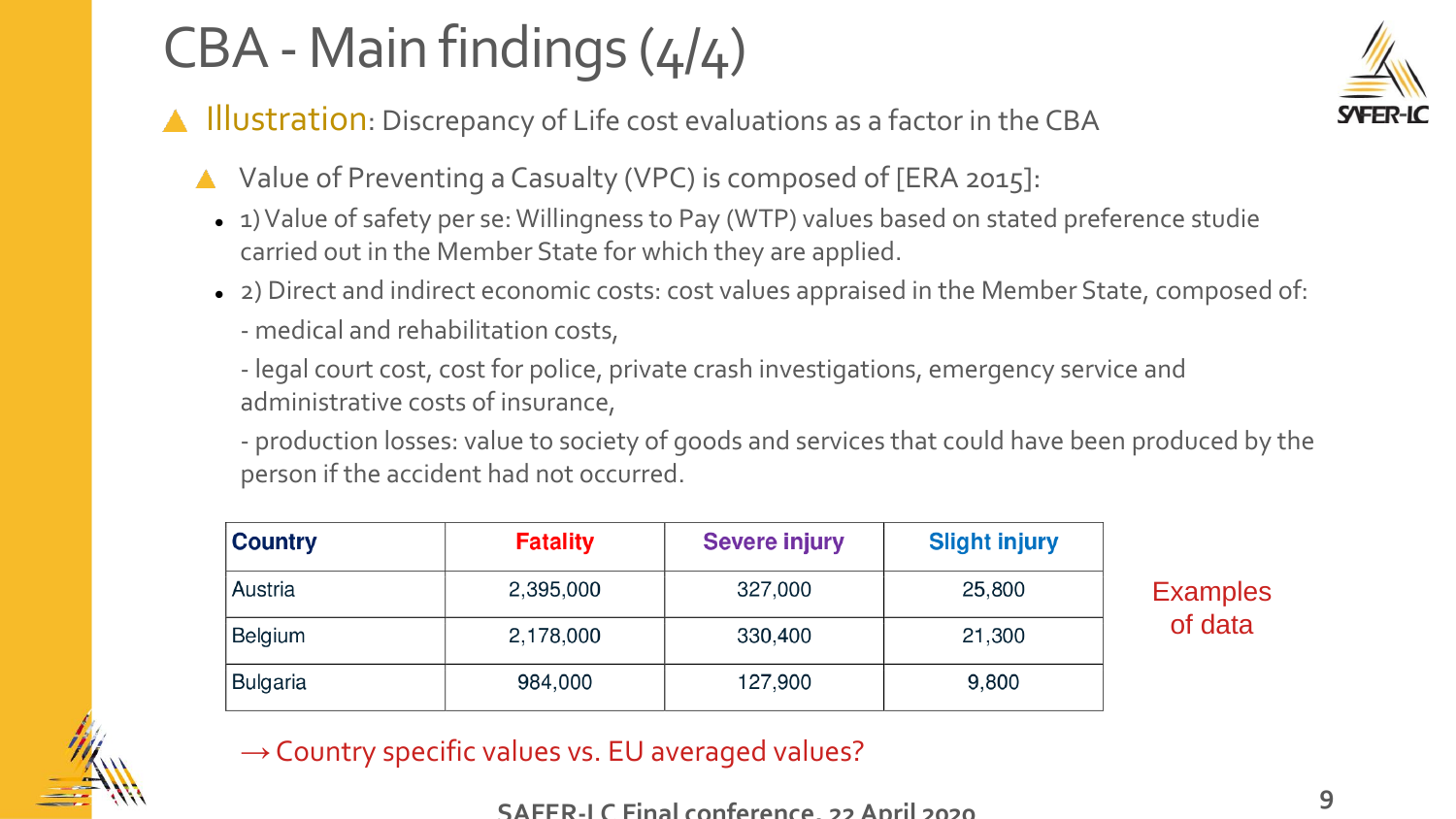# Applying CBA on SAFER-LC solutions/measures

### ▲ Cost and benefit categories taken into account



Cost categories:

- Further development of the solutions
- Installation
- Operational costs
- Maintenance costs
- Other general costs

\*Cost valuations resulted from the questionnaire to the pilot-site leaders

Benefit categories:

- Number and severity of accidents that may occur in such type of LCs (historical data or if not existing, conditions similar to cases where historical data exists),
- Environmental damage an accident can create (trucks or trains carrying toxic, inflammable or toxic goods, use of land close to the LC etc.),
- Rescue services costs avoided (helicopters may be needed),
- Traffic of the train and road users and the impact this may have to the users (delays),
- Potential savings on infrastructure if damaged etc.

\*Fixed assumptions:

- 1 fatality in 100LCs in 10 years (**2.384.033€** )\*safety effect
- 2 light injuries: **10,000€**
- Various benefits: **103.000€**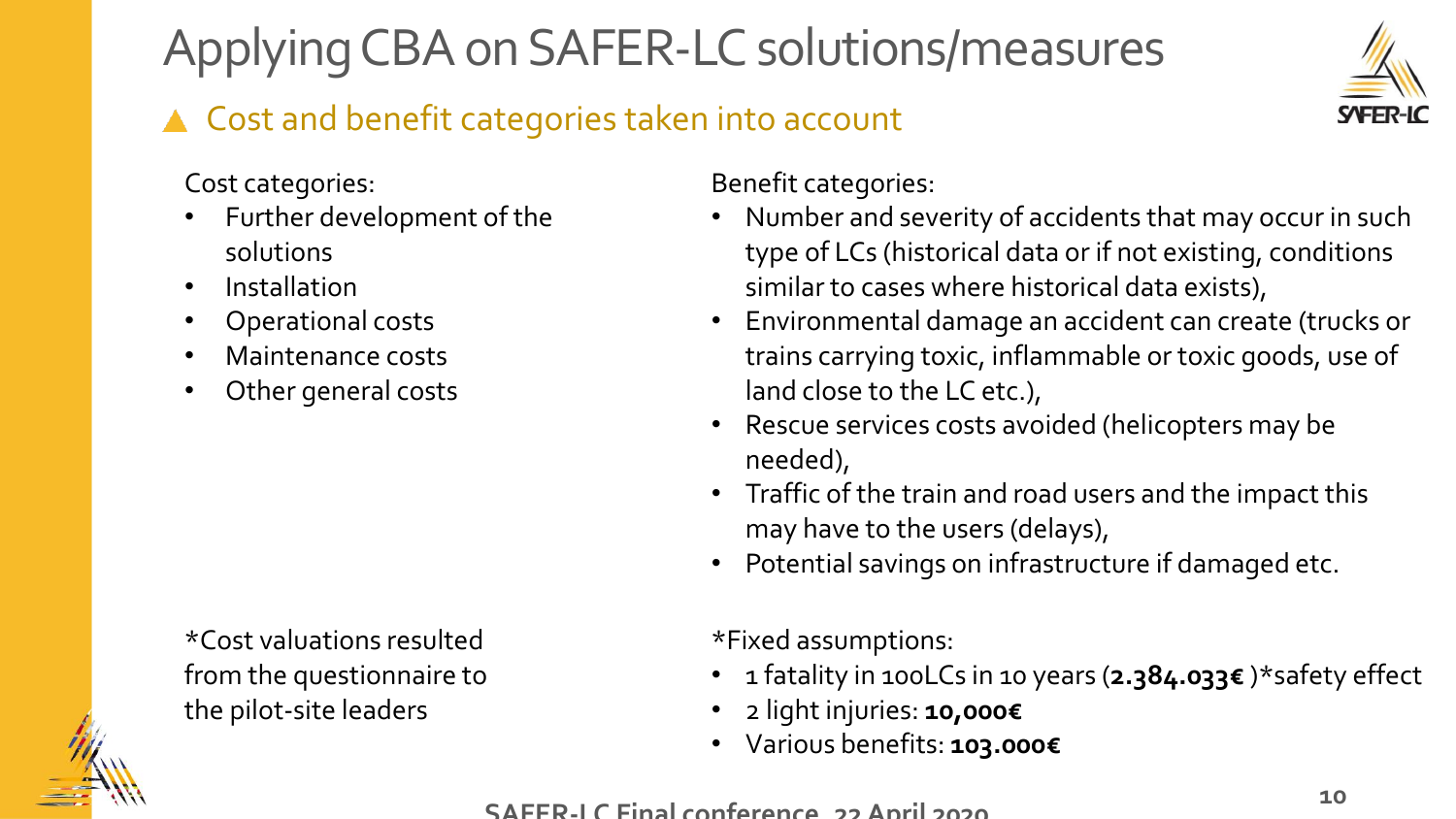# Applied CBA - Results

### ▲ The example of "Blinking lights on locomotive"

Equipping 20 trains:

- Initial investment **40.000** euros
- Annual costs **20.000** euros
- Annual benefits low scenario: **58.360,49** high scenario: **94.120,98** euros



| <b>NPV</b>                                   |                       |                                  | <b>NPV</b>                                   |  |  |
|----------------------------------------------|-----------------------|----------------------------------|----------------------------------------------|--|--|
| (Low interest alternative - savings account) |                       |                                  | (Low interest alternative - savings account) |  |  |
| <b>Blinking lights on locomotive</b>         |                       |                                  | <b>Blinking lights on locomotive</b>         |  |  |
|                                              | <b>Reduction 15%</b>  |                                  | <b>Reduction 30%</b>                         |  |  |
| <b>Interest Rate</b>                         | 2.00%                 | <b>Interest Rate</b>             | 2.00%                                        |  |  |
| Initial Investement                          | 40,000.00             | Initial Investement<br>40,000.00 |                                              |  |  |
|                                              | <b>Net Cash Flows</b> |                                  | <b>Net Cash Flows</b>                        |  |  |
| Year 1                                       | 38,360.49             | Year 1                           | 74,120.98                                    |  |  |
| Year <sub>2</sub>                            | 38,980.65             | Year <sub>2</sub>                | 74,120.98                                    |  |  |
| Year <sub>3</sub>                            | 38,980.65             | Year <sub>3</sub>                | 74,120.98                                    |  |  |
| Year <sub>4</sub>                            | 38,980.65             | Year 4                           | 74,120.98                                    |  |  |
| Year 5                                       | 38,980.65             | Year <sub>5</sub>                | 74,120.98                                    |  |  |
|                                              |                       |                                  |                                              |  |  |
|                                              | Output:               |                                  | Output:                                      |  |  |
| <b>NPV</b>                                   | 143, 125. 72          | <b>NPV</b>                       | 309,366.2                                    |  |  |
|                                              |                       |                                  |                                              |  |  |







 $99$ 

**11**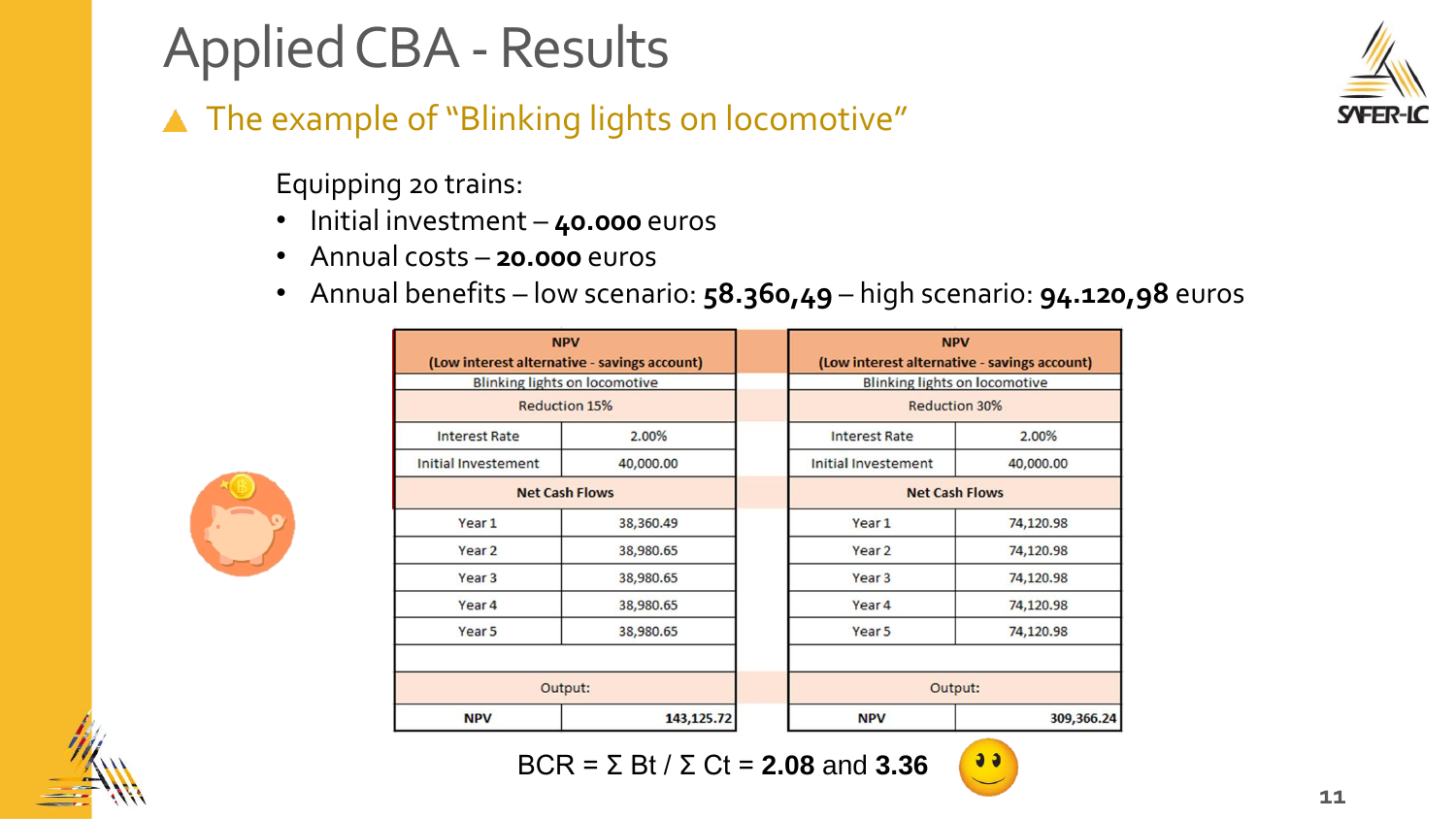# Cost categorisation of the selected solutions

- $\triangle$  Prices in the table represent the scenarios from the CBA (usually 100 LCs)
- Installation costs per LC Low: <10,000€, Medium: 10,001 100,000€ and  $\blacktriangle$ High: >100,001€
- Operational-maintenance -Low: < 20,000€, Medium: 20,001 –50,000€ and High: > 50,001€

| <b>Solution</b>                                      | Initial investment<br>$(\epsilon)$ | L/M/H | operation/<br>Average annual<br>maintenance $(\epsilon)$ | L/M/H |
|------------------------------------------------------|------------------------------------|-------|----------------------------------------------------------|-------|
| In-vehicle train and LC proximity warning            | 198,000                            |       | 2,800                                                    | L     |
| Blinking lights on locomotive (20 equipped trains)   | 40,000                             |       | 20,000                                                   |       |
| Peripheral blinking lights near tracks               | 400,000                            |       | 10,000                                                   |       |
| Blinking amber light with<br>train symbol            | 400,000                            |       | 10,000                                                   |       |
| Rumble strips                                        | 150,000                            |       | 5,000                                                    |       |
| Road sign "Is a train coming?"                       | 80,000                             |       | 4,000                                                    |       |
| Message "Is a train coming?" written on the pavement | 80,000                             |       | 16,000                                                   |       |
| <b>Smart Detection System</b>                        | 370,000                            |       | 75,000                                                   | H     |

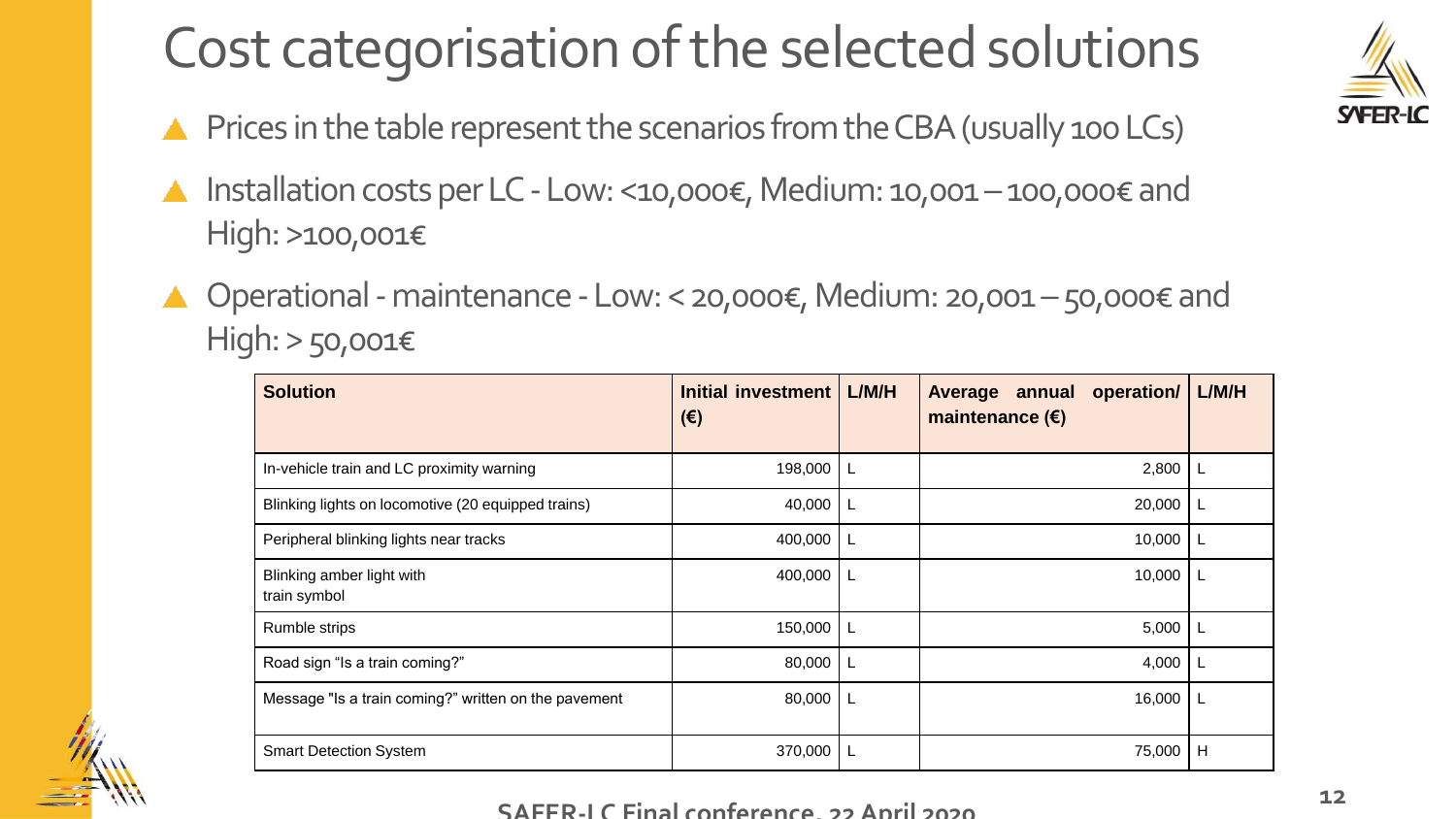## The SAFER-LC business model canevas

### A Business model for low-cost safety solutions



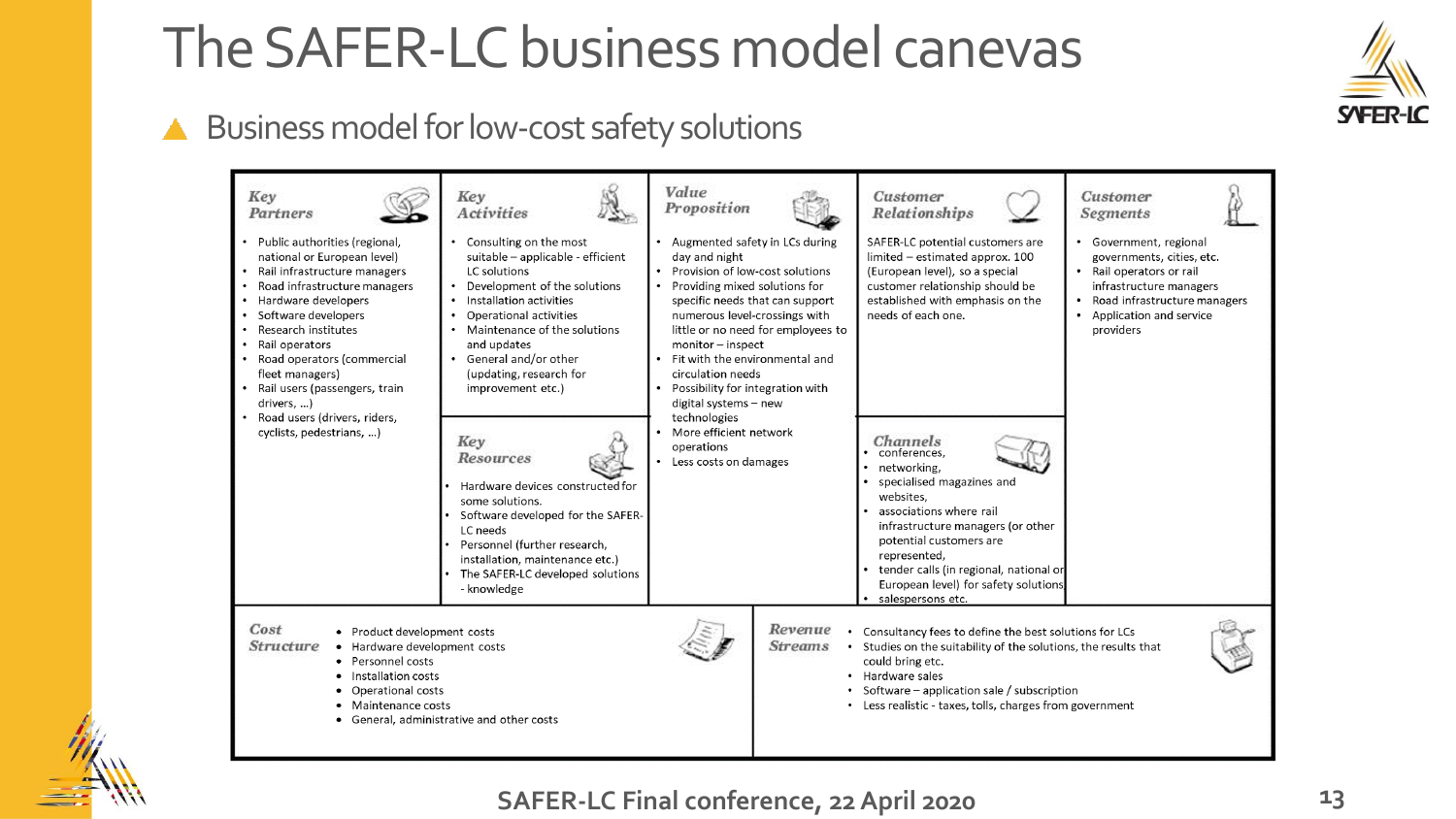# The SAFER-LC consortium's online survey



- A As end-users, the majority of the respondents would be willing to pay indirectly for the provided solutions
- ▲ 67% of the respondents are willing to continue the collaboration after project-life (further research or/and implementation)
- ▲ There is no need for legislative changes for the solutions to be implemented

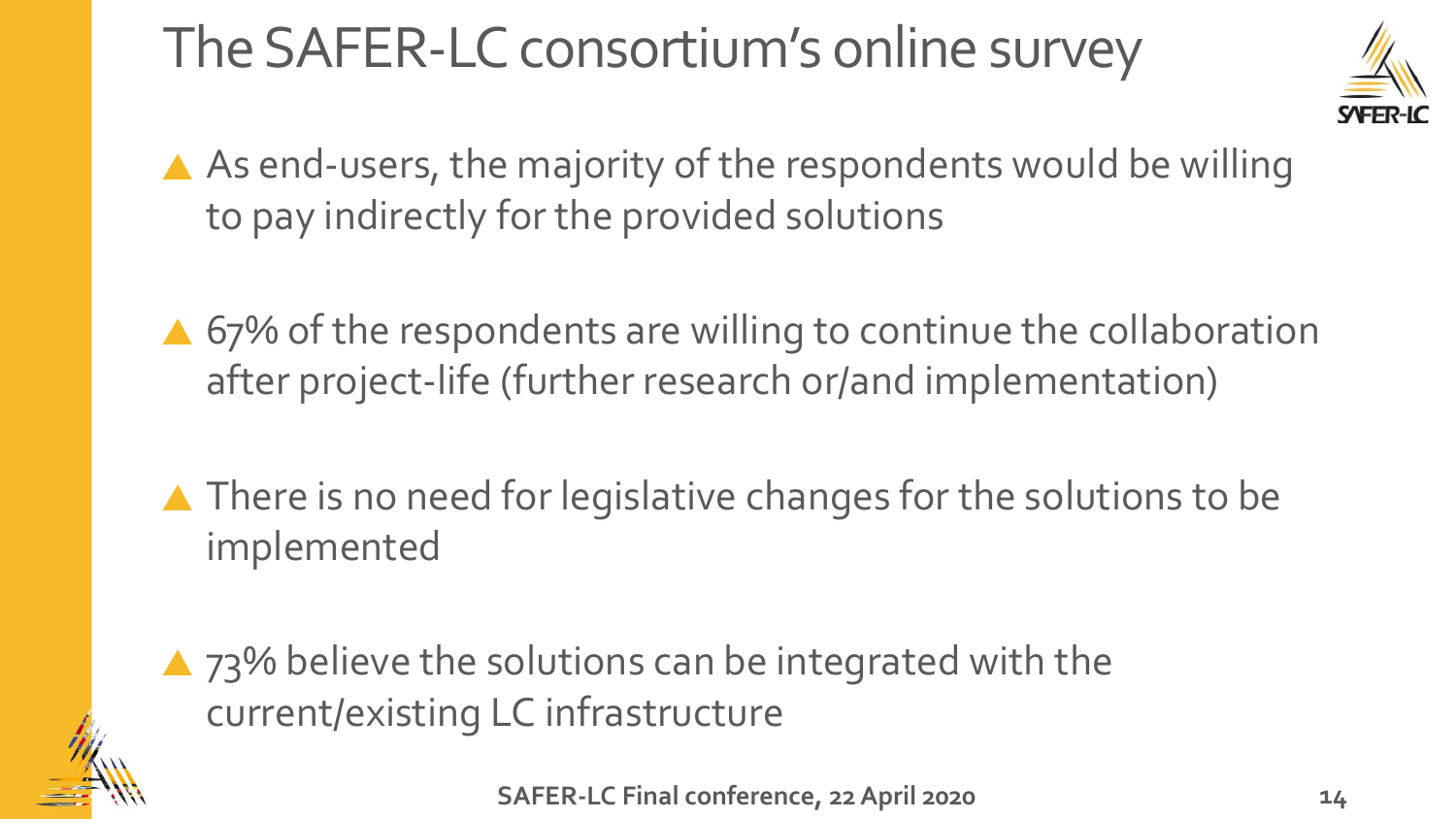# Conclusions / Recommendations



- A set of concepts and artefacts to derive CBA for LC securing solutions have been established **SYFER-IC** Illustrations made on SAFER-LC developed solutions, considering estimated data
- ▲ Data of sufficient volume and good quality are required to obtain trustworthy results Aobtaining such adequate data could be challenging
- A Need of common methods to quantify CBA related aspects
- ACBA is an evolutionary process that should take into account:
	- up-to-date safety indicators
	- Aupdated costs (new technologies, etc.)
- CBA should involve various stakeholders
	- A the various beneficiaries
	- Athe potential payers
	- A the solution developers/providers
	- Asafety experts (most importantly)



**→** reach optimal decisions supported by most stakeholers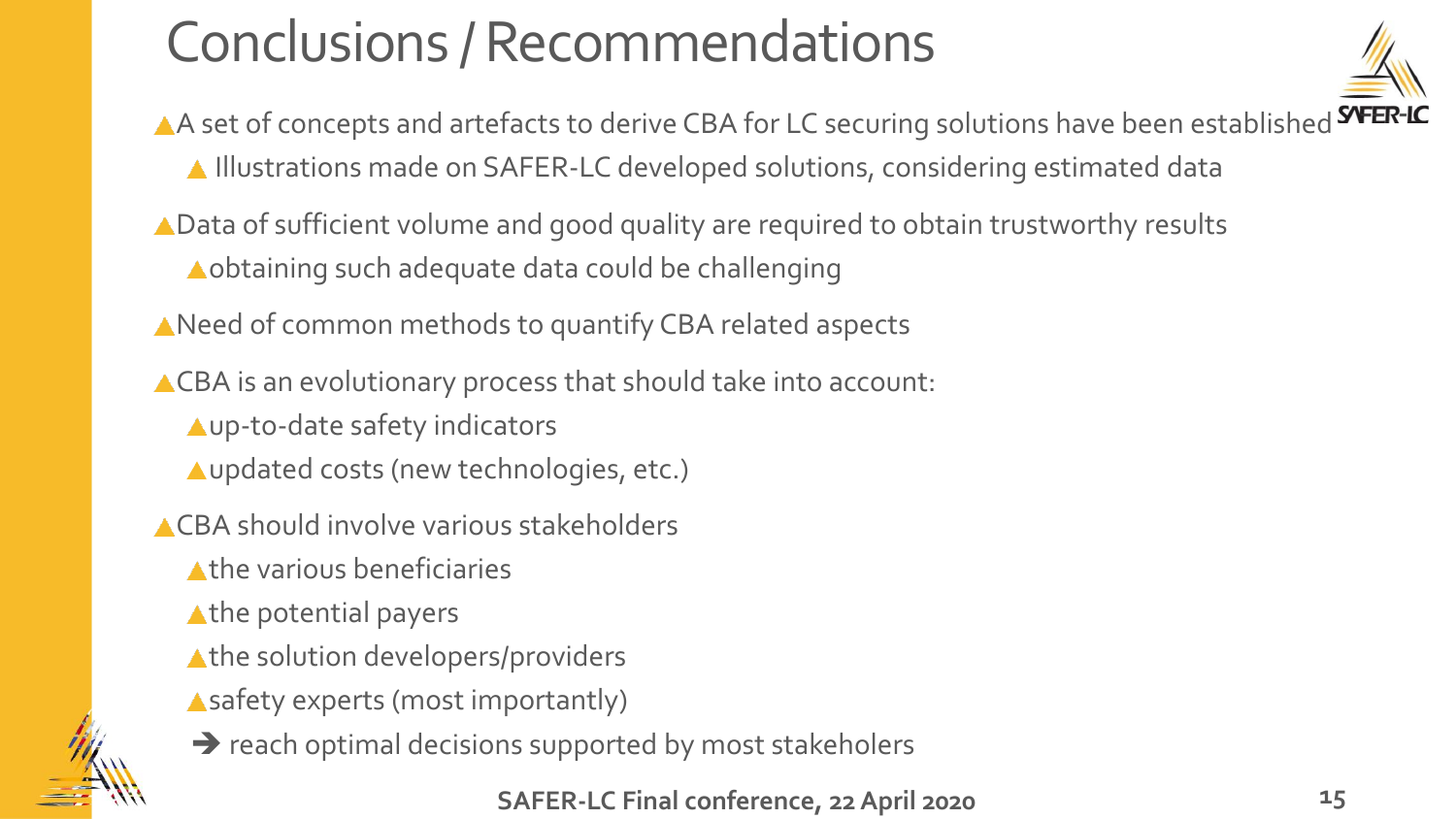

### Main reports

### **A Reports are online at <https://safer-lc.eu/>**

**D5.1**Adopted cost-benefit analysis approach

**D5.3** Business models for safer LC innovative solutions

**D5.4** Recommendations for national policy and regulations regarding the LC from the infrastructure point of view